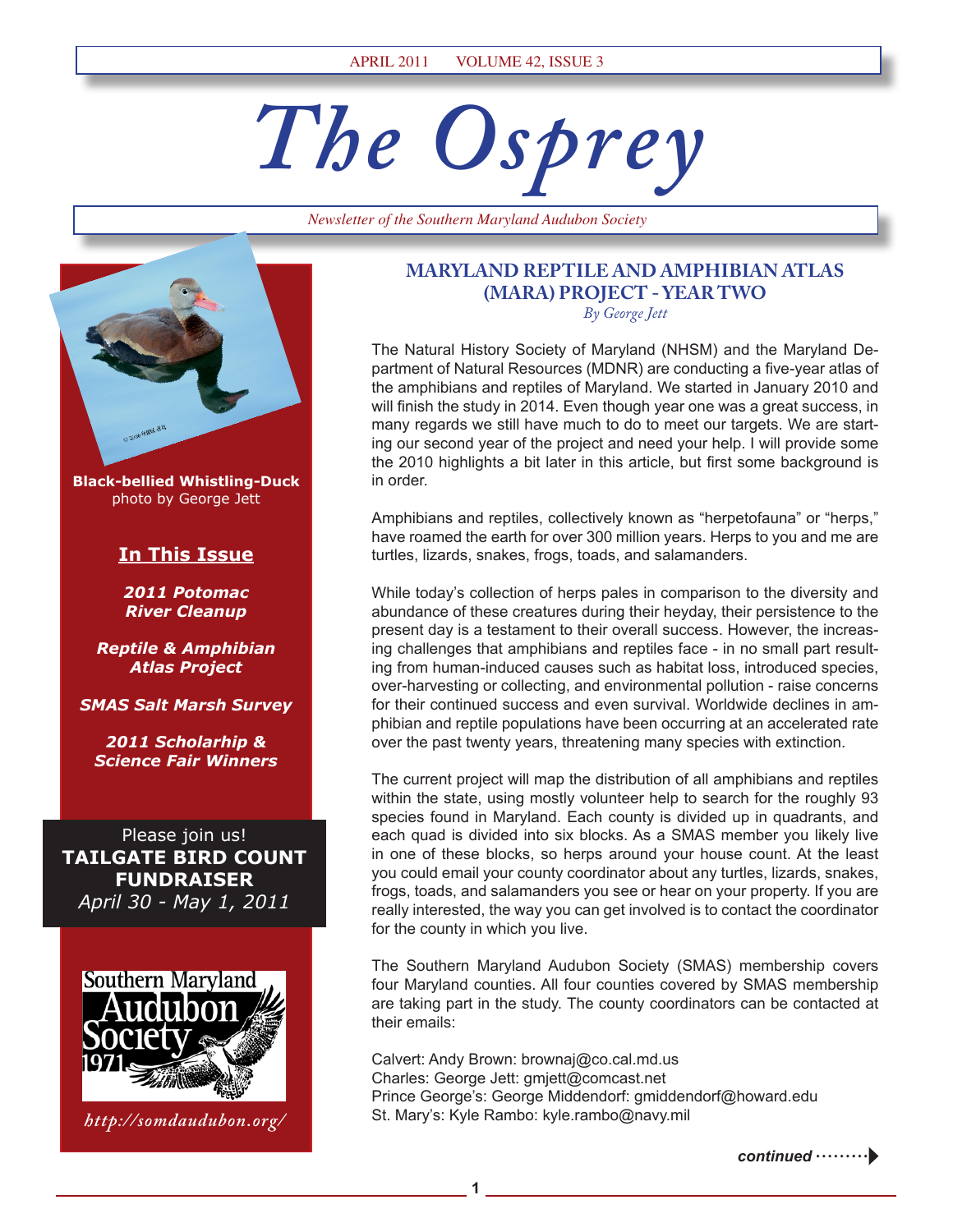#### **2010 Summary**

During the first year of the MARA study, 74 of the state's possible 93 species were documented. The southern Maryland sector tallied 54 species. By county, St. Mary's leads the list with 52, followed by Calvert with 47, Charles with 43, and Prince George's with 34. Gray Treefrog is included in the 34, but it was found in northern P.G., which is outside the SMAS region. Duplicate counting in the four counties is the reason why the southern Maryland sector numbers total 54. Spring Peepers were found in all four counties, for example.

Statewide, the first season volunteers collected over 5000 data points. The southern Maryland sector of Calvert, Charles, southern Prince George's, and St. Mary's collected well over 1000 of those data points. As a sample of data collected across the state, Spring Peepers and Northern Green Frog were the most common species reported (147 quads), and Eastern Musk Turtle and Red-spotted Newt were the least reported (37 and 36 quads respectively). Of the five possible sea turtle species, the only ones found so far were a dead Loggerhead at Calvert Beach, and Loggerhead and Kemp's Ridley in St. Mary's. A state summary can be found at http://www.marylandnature.org/mara/index.htm - search for the **February Newsletter.**

Across the state, abundances of the five groups being searched for were as expected. Frogs and toads lead the list with 49 percent of the records, followed by snakes with 21 percent, turtles with 18 percent, salamanders with 10



percent, and lizards with only 2 percent. Frogs and toads are the only groups that can be found by both sight and sound, which aids in finding them. Besides, there are 21 species on the state list! The other four groups need to be seen. Lizards in part trailed the list because they are secretive, and statewide only six species are known to occur. I don't have the data to break down the southern Maryland sector, but my guess would be we fit very closely to the statewide percentages. For a distribution of herp species by county, take a look at Maryland's Reptiles and Amphibians by County in the MARA Handbook at the website listed below- it is in Appendix 15.

As for exotics found, these included Burmese Python at Calvert Beach and Boa Constrictor at Scientists Cliffs in Calvert. St. Mary's added Oriental Fire-bellied Toad at



Challenger Estates, and a Russian Tortoise off of Willows Road in Lexington Park. These exotics were likely released by humans, and are not currently on the state list of herps. Prince George's and Charles counties produced

no exotics, but one Rainbow Snake was photographed in Charles. Rainbow Snake is very rare in Maryland, and so far only found in Charles County with perhaps less than ten confirmed records in 80 years.

Your help is greatly needed. If interested in the study, either as a volunteer or just curious, take a look at the handbook. The purpose of this document is to provide instructions and written standard operating procedures for data collection as part of the study. For more information and to keep upto-date with the monthly newsletters, which are particularly interesting, check the following website: http://www.marylandnature.org/mara/

As one who loves nature, this has proven to be an exciting and educational study. Great fun for both adults and kids! Come join us.

George Jett, Charles County Coordinator - Waldorf, MD gmjett@comcast.net www.georgejett.net

#### **SMAS MEMBERS:**

I am writing to request the help of residents for the upcoming Potomac River Cleanup. The Cleanup will be held on April 9th from 9:00 am until noon at Marshall Hall Park (rain or shine). Marshall Hall Park is located at the western end of Marshall Hall Road (Rt. 227), 4 miles from Rt. 210. Once again this site is being sponsored by the Southern Maryland Audubon Society. Several other cleanups are being held on the same day at other sites along the Potomac River Watershed.

In previous years, many volunteers participated in the cleanup. They have included school students working on their community service requirements, scout troops, church groups, businesses, and residents of all ages who are concerned about the environment in which we live. Every year, after the volunteers have completed their site cleanup, there is such a great difference in the appearance, safety, and usefulness of the shoreline. The Southern Maryland Audubon Society hopes that concerned residents will again show up to help heal the Potomac.

Gloves, trash bags, drinks and snacks will be provided. So mark your calendar for April 9th and we hope to see you there. Just show up at the boat ramp and a representative from Audubon will be there to assist. If you want more information, please call 301-375-7340 or e-mail at rlukinic@ peoplepc.com

Bob Lukinic, site coordinator 5850 River Road Bryans Road, MD 20616 301-375-7340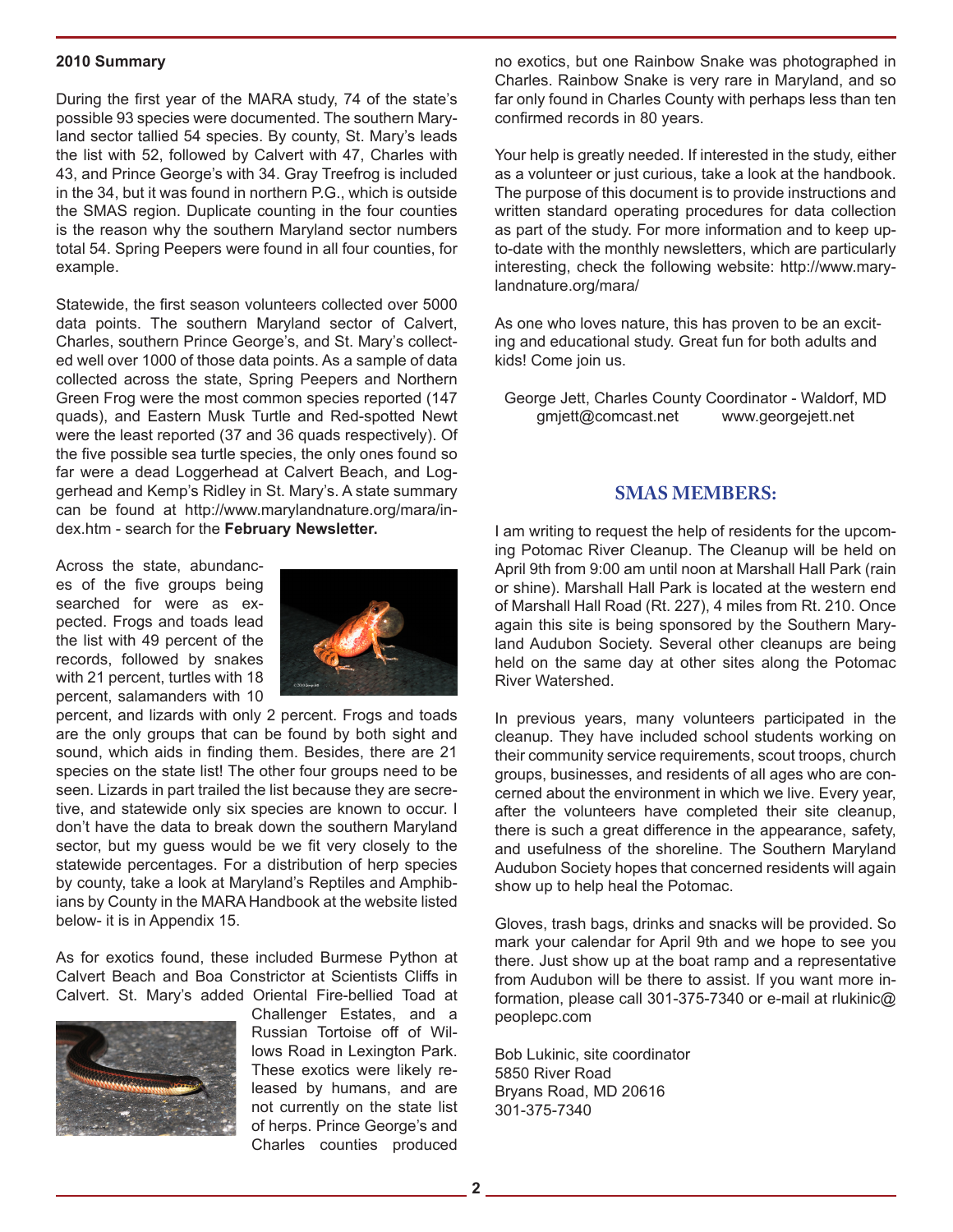#### **HOUSE TARGETS CONSERVATION/BIRD SPENDING**

It's Congressional budget-slashing time, and it's also open season.

Last month, the House of Representatives passed H.R.1, the Full Year Continuing Resolution (CR) for 2011.That bill proposed a whopping \$60 billion cut in the federal budget, mainly from domestic programs. Besides the reduction of programs as varied as NASA, Amtrak, state law enforcement, and education, the Republican-led formula for cutting the budget and keeping the government operating also included major cuts in essential bird-and-wildlife spending. Some of the more essential conservation programs - familiar programs to regular readers of this E-bulletin - facing proposed cuts included:

**State Wildlife Grants** - This effort leverages more than \$100 million per year in state, tribal, local, and private dollars- associated with State Wildlife Action Plans. Funded previously at \$90 million, this program is facing \$0. Yes, zero.

**North American Wetlands Conservation Fund**- This program (NAWCA) has leveraged over \$2 billion in matching funds, impacting 20 million acres through the work of more than 4,000 partners for migratory bird conservation, flood control, erosion control, and water quality. Funded in FY10 at \$47.6 million, it would have \$0.

**Land and Water Conservation Fund** – One of our favorites, LWCF uses offshore oil and gas revenue, "recycling" the funds back to federal, state, and local land-based conservation and acquisition. While it is authorized (since 1977) at \$900 million, it historically receives a lot less. In the last year it received more than usual, about \$450 million. The proposed CR would reduce that by over 86%, to \$59 million. This would be the lowest amount ever for LWCF.

**Refuge System Operations and Maintenance** – Funded in FY10 at \$503 million, the refuges face a cut of \$12 million, bringing essential services down to \$491 million. Simply to "stand still," NWRs would need at least \$511 million. Important restoration, management, and visitor services would suffer.

Other drastic cuts would include the Cooperative Endangered Species Conservation Fund authorized under Section 6 of the Endangered Species Act, Farm Bill elements (such as the Wetland Reserve Program – WRP - and the Environmental Quality Assistance Program - EQUIP), the USDA National Resource Conservation Service, and enforcement aspects of the Environmental Protection Agency (EPA).

Virtually all the wildlife, land-preservation, environmental, hunting, and bird-conservation organizations have recently come out against this onslaught, often citing the package of essential conservation elements outlined above.

The Senate indicated that it would not take up the House bill, and President Obama stated that he would veto the

House approach as it stood. At the start of March, an alternative short-term Continuing Resolution - or even consecutive CRs – may be expected, thus kicking the can down the road, so to speak, but at least avoiding a complete catastrophe with government shutdown.

Although stopgap CRs with incremental cuts are expected, the core conservation programs will remain on the chopping block.

Taken in part from the most recent E-bulletin on the National Wildlife Refuge Association (NWRA) website: www.refugenet.org/birding/birding5.html

Paul J. Baicich / 410/992-9736 / paul.baicich@verizon.net

#### **OSPREY NEWSLETTER REPORT FROM THE BOARD** *February 23, 2011*

The following are highlights from the February 23, 2011 board meeting held at the Charlotte Hall Library.

Hog Island Maine Scholarships: The board is pleased to announce the 2011 scholarship recipients. Two scholarship winners will attend the August 15-20 Audubon Chapter Leadership Program: Lynne Wheeler and Chris Ordiway. One scholarship winner, Lara North of Lackey High School, will attend the July 14-19 "Sharing Nature: An Educator's Week".

Chapter Recertification: SMAS has been recertified by the National Audubon Society for more than meeting its chapter goals. This is an annual process required to receive the dues-sharing from National Audubon memberships within our Southern Maryland territory.

Membership Registration: SMAS agreed to register with the Interstate Commission on the Potomac River Basin.

The board made motions to approve the following:

- To renew its membership with the Bird Conservation Alliance.
- To place orders for 48 newly designed SMAS T-Shirts
- To send an official letter of support that funding should remain for the William S. Schmidt Outdoor Education Center in Prince Georges County.

The remainder of the board meeting concentrated on firming up the speakers and locations for the upcoming 2011- 2012 Monthly Programs. We are very excited at how things are shaping up.

The next board meeting will be held on Wednesday, March 30 at the Charlotte Hall Library at 7 p.m. All are welcome, so please migrate on over!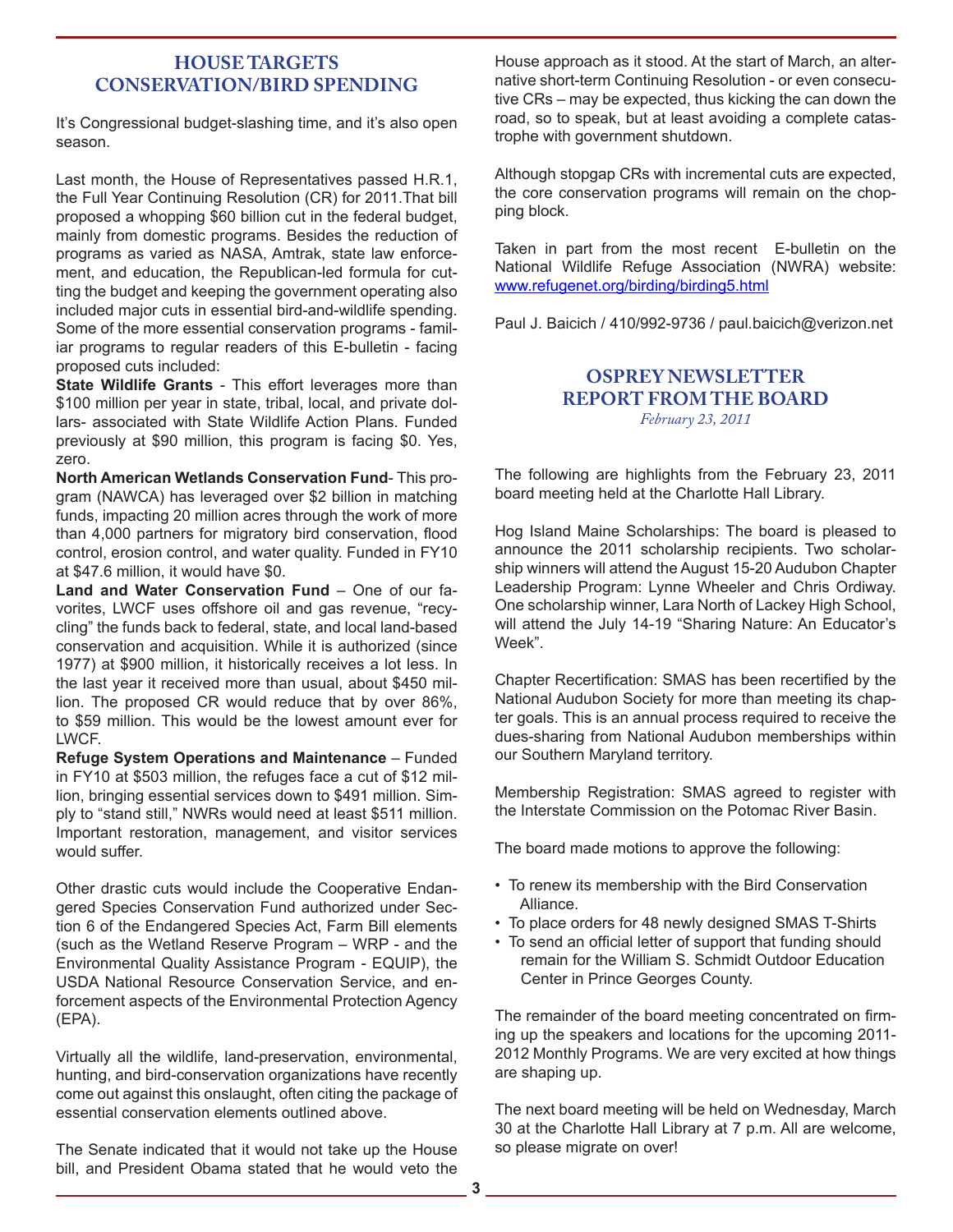#### **TAILGATE BIRD COUNT FUNDRAISER** *Join us the weekend of April 30 - May 1, 2011*

#### **What is this Tailgate Bird Count?**

The Tailgate Bird Count is basically a "Big Sit" event used as a fundraiser.

#### **What is a "Big Sit"?**

The Big Sit idea was founded by the New Haven Bird Club in Connecticut in 1994. Each year Bird Watcher's Digest hosts the event, which has become an international affair. More info about the official Big Sit can be found at the Bird Watcher's Digest website. The idea is to stay within a predetermined circle and count all of the bird species you can identify over a 24 hour timeframe.

#### **How is this a fundraiser?**

Team members seek pledges from friends, families, coworkers, etc. which you collect from them later. The pledges are based on the number of birds your team sees during the event. (25¢ per bird for example) There is a \$15 minimum team donation fee. That means that if the team does not collect at least \$15 in pledges then the team is responsible for a minimum \$15 donation. If the team collects more than \$15 in pledges then the \$15 fee is waived.

#### **Don't you already do a fundraising event?**

We used to. The event almost universally consisted of each county's best birders. It was a great fundraiser but experience was a limiting factor that left most people out. So we thought we'd try something that anyone could join.

#### **Do I have to be a "great" birder to do the Tailgate Bird Count?**

No! Just identify as many species as you can from within your count area. The more you know the better your list will be of course but anyone, of any experience level, can participate.

#### **What's the quick explanation of what I need to do?**

- 1) Choose a location
- 2) Register your location
- 3) Round up some team members
- 4) Gather pledges
- 5) Birdwatch!

Well that seems easy enough! I'm ready for more details! Good! See the sidebar on the right of the web link below to download the Circle Captain's Start-Up Kit. Everything you need to know is in there:

http://www.somdaudubon.org/tailgate.html

#### MYRTLE POINT

This county park borders the Patuxent River and Mill Creek.<br>
Lots of scrub/shrub habitat make it a great nesting area for<br>
Yellow-breasted Chats, Prairie Warblers, and White-eyed<br>
Vireos. Numerous trails lead to all points Lots of scrub/shrub habitat make it a great nesting area for Yellow-breasted Chats, Prairie Warblers, and White-eyed Vireos. Numerous trails lead to all points in the park. From Solomons take Rt. 4 across the Patuxent River and turn right onto Patuxent Blvd. Follow to the end where you will find the gates to the park.

# **AUDUBON'S 2011-2012 TIDAL MARSH BIRD SURVEY**

*By David Curson*

This spring Audubon Maryland-DC will send a small team of trained observers out into Maryland's tidal marshes to take on one of the last challenges in avian population monitoring – the birds of the salt marsh. Our salt and brackish marshes are beautiful, wild and somewhat forbidding landscapes of vast expanses of Spartina grass meadows, black needlerush and threesquare, punctuated by tidal pools and creeks. These "prairies between the tides" are home to some of our most enigmatic bird species, including several found nowhere else and thus rarely seen by most birders.

Most of the birds unique to salt marshes face threats that place them on one or more conservation listings. Seaside Sparrow and Clapper Rail, though abundant in suitable habitat, are on the American Bird Conservancy/Audubon WatchList. Saltmarsh Sparrow, much less common than the Seaside, is a WatchList species also listed as globally Vulnerable by Birdlife International, and Black Rail, now very rare in Maryland, is listed as Endangered in the state and considered by Birdlife as globally Near-threatened.

The preeminent threat facing these birds is sea level rise. Sea levels in Maryland have risen 1 foot (30cms) in the past century, contributing to significant marsh loss at Blackwater National Wildlife Refuge. This rate is projected to accelerate, resulting in a 4 foot (1.3m) rise by 2100, enough to drown virtually all of Maryland's tidal marshes. It will be necessary to enact some bold and creative conservation solutions, such as allowing the marshes to move upslope with rising tides, if we are to keep salt marsh birds around over the long term. Yet a lack of knowledge of their population sizes and trends and their fine scale distribution, makes it difficult to plan appropriate conservation actions. Why are salt marsh birds so poorly known? The principal method for tracking bird populations in North America, the Breeding Bird Survey, is a roadside survey method which barely gets into the larger roadless marshes.

The 2011 survey aims to fill these knowledge gaps, not just in Maryland but for all the northeastern coastal states from Virginia to Maine. This regional project, funded by the US Fish and Wildlife Service through a national State Wildlife Grant, was organized by tidal marsh bird researchers in Maine, Connecticut and Delaware, who have partnered with state wildlife agencies and the National Audubon Society to implement surveys regionwide. Results from the survey will be used by state and federal wildlife agencies, Audubon and other conservation organizations to focus conservation actions on the most important sites, and as a baseline for future bird monitoring.

In Maryland, Audubon Maryland-DC will be conducting the survey under contract from Maryland Department of Natural Resources. Between April and early July in 2011 and 2012 observers will do point counts at more than 300 randomly located points in Dorchester, Wicomico, Somerset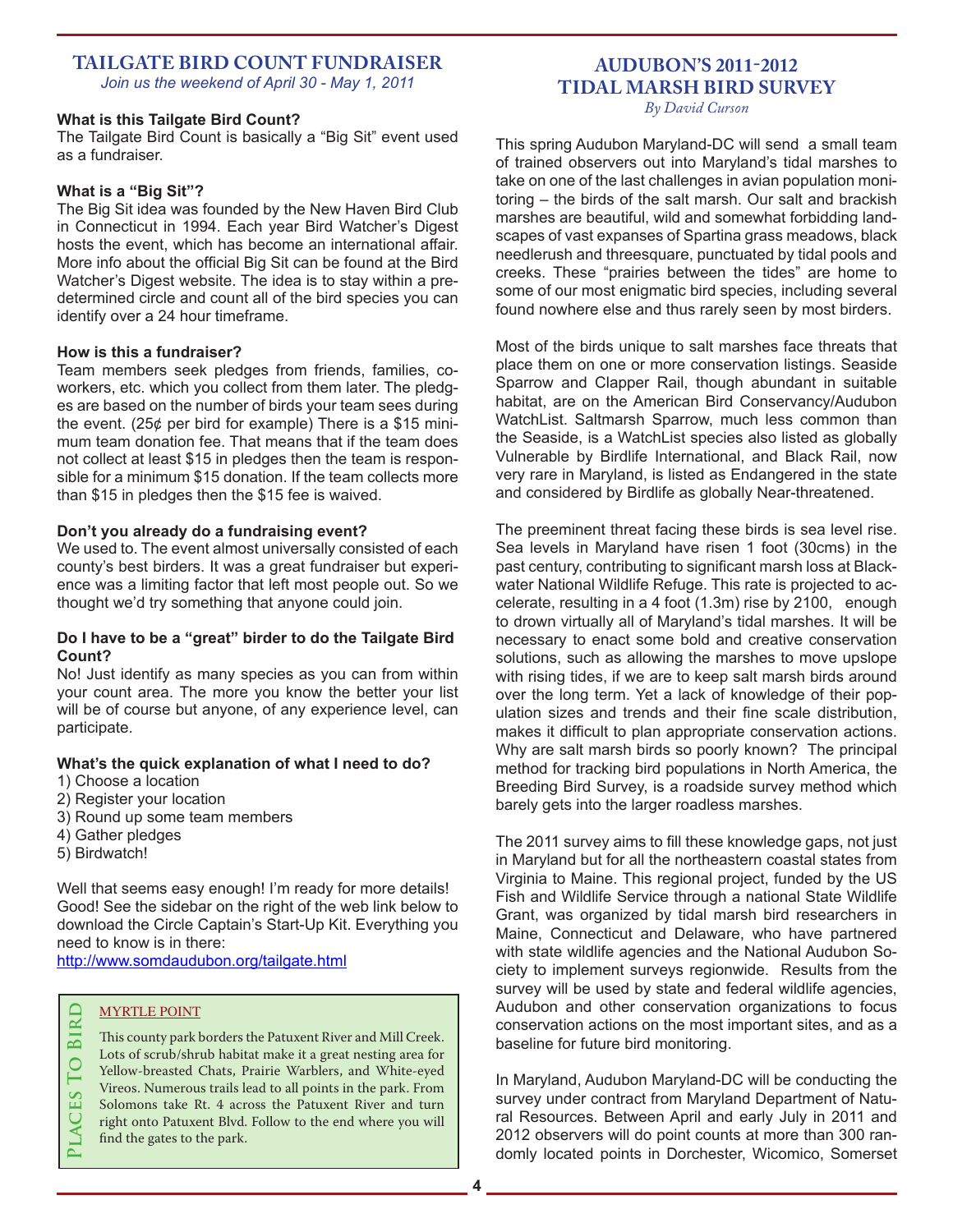and Worcester Counties, and also on the Eastern Shore of Virginia, using call playbacks to solicit calls from secretive marshbirds like rails and bitterns, and sharp eyes to count marsh-dwelling sparrows.

This project is an exciting opportunity to finally increase our knowledge of Maryland's salt marsh birds so that we can begin to prioritize the best sites for habitat conservation and measures that will help the marsh "adapt" to sea level rise, thus ensuring the long term survival of the unique salt marsh bird community.

For more information on the 2011 tidal marsh bird survey visit the Audubon Maryland-DC website at http://mddc. audubon.org or contact Audubon Maryland-DC's Director of Bird Conservation, David Curson, at 410 558 2473 or dcurson@audubon.org.

# *SCHOLARSHIP WINNERS*

*By Millie Kriemelmeyer*

Congratulations to the winners of the 2011 SMAS scholarships to the National Audubon Society week long camps at ' Hog Island, Maine.

Lara North, science teacher at Lackey High School in Charles County, will attend Sharing Nature with Children: Educators Workshop.

Lynne Wheeler and Chris Ordiway will attend Chapter Leadership Week. Lynne and Chris are members of SMAS Board of Directors.

Senior (over 62) \_\_\_\_\_\_\$250

#### **WELCOME, NEW MEMBERS!**

Donald D. Beasley, Bryans Road Mary Bowling, Charlotte Hall Robert Coble, Dunkirk Sharon Condor, Prince Frederick Pam Cooksey, Prince Frederick Frederika Dale, Huntingtown Katrina Delph, Waldorf Rose M. Duff, Leonardtown Cynthia A. Gariepy, Accokeek Jennifer Gregor, Waldorf Cherie Heely, Leonardtown Donna Henabray, Lexington Park Ingrid Lamb, Chesapeake Beach Aryane M. Nazdin, La Plata Suzanne Palmer, Port Tobacco Harold Perdelwitz, Clinton Karen Randall, Hughesville Comstock Ruth, Indian Head C. T. Rybka, Port Tobacco Jo Scherzer, Clinton Marilyn Senn, Hollywood Anne Sledge, Lusby Megan Smith, Prince Frederick Karyn Taylor, White Plains Jeanne Troncelliti, Coltons Point Janice E. Waters, Waldorf Norma Webber, Charlotte Hall Charlene Wilcox, Leonardtown

#### MEMBERSHIP APPLICATION

- Please enroll me as a member of the Audubon Family and the **Southern Maryland Audubon Society**. I will receive the chapter newsletter, *The Osprey*, and all my dues will support environmental efforts in Southern Maryland.
- Please enroll me as a member of the **National Audubon Society**. My membership will also include membership in the Southern Maryland Audubon Society. I will receive National's *Audubon Magazine*, the chapter newsletter, and support national and local environmental causes. A fraction of my dues will be returned to the local chapter.

| Name _________ |                                                                                                                                                                                  |                            | Address                                                                        |                                                                                                    |                                                                                            |              |  |
|----------------|----------------------------------------------------------------------------------------------------------------------------------------------------------------------------------|----------------------------|--------------------------------------------------------------------------------|----------------------------------------------------------------------------------------------------|--------------------------------------------------------------------------------------------|--------------|--|
| City           |                                                                                                                                                                                  | State                      | Zip                                                                            |                                                                                                    |                                                                                            |              |  |
| I DO           | (electronic delivery saves SMAS printing and mailing costs.)                                                                                                                     |                            | do NOT wish to receive <i>The Osprey</i> electronically. My e-mail address is: |                                                                                                    |                                                                                            |              |  |
|                | <b>Chapter-Only Dues (new/renewal)</b><br>Make check payable to Southern Maryland Audubon Society                                                                                |                            |                                                                                |                                                                                                    | National Dues, Make check payable to<br>National Audubon Society -- Chapter code #C9ZL000Z |              |  |
|                | $\Box$ Individual/Family                                                                                                                                                         | 1yr \$20 2yr \$38 3yr \$56 |                                                                                |                                                                                                    | Introductory Offer - 1 year<br>Senior/Student                                              | \$20<br>\$15 |  |
|                | □ Senior/Student                                                                                                                                                                 | 1yr \$15 2yr \$28 3yr \$42 |                                                                                |                                                                                                    |                                                                                            |              |  |
|                | Individual Lifetime Membership<br>\$500<br>$\mathcal{L}_{\mathcal{L}}\mathcal{L}_{\mathcal{L}}$<br>$\bigcap$ - $\bigcup$ - $\bigcup$ - $\bigcap$ - $\bigcap$ $\bigcap$ $\bigcap$ |                            |                                                                                | Mail to: Southern Maryland Audubon Society, Attn: Membership<br>P.O. Box 181 Bryans Road, MD 20616 |                                                                                            |              |  |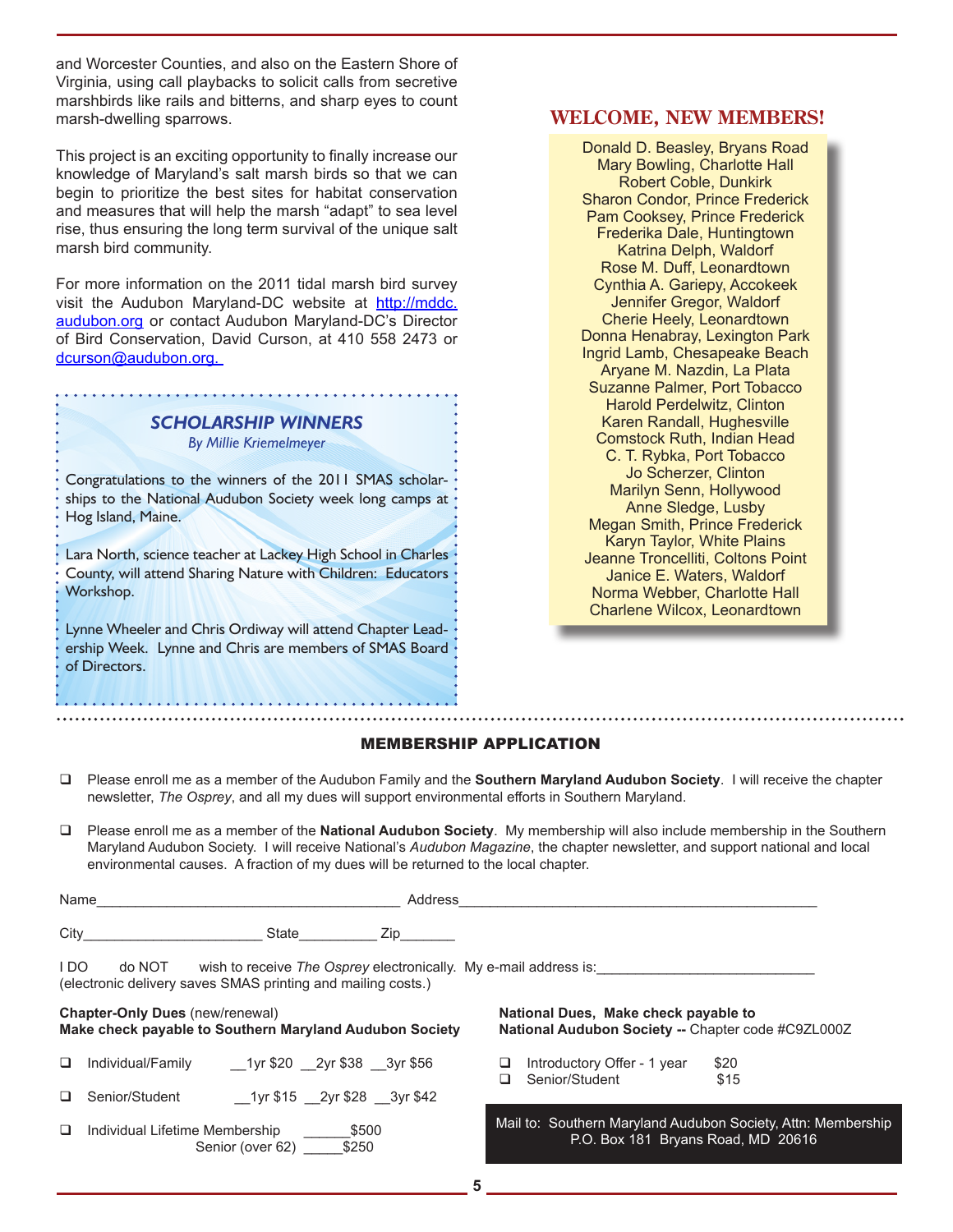

# **MD State Board of Education Votes Unanimously for Effective Environmental Literacy Graduation Requirement Language!**

We are thrilled to announce that on February 22, the Maryland State Board of Education voted unanimously to support and publish the revised environmental literacy graduation requirement language recommended by the MDNCLI Coalition and supported by thousands of individuals and organizations across the state!

This revised language aligns with the environmental literacy graduation requirement language passed by the state board in 2010 and provides flexibility and oversight for school systems as they develop effective environmental literacy programs. The language will be published soon for a mandatory 30-day public comment period before the state board conducts a final vote (board members have expressed their support for passage of this language). We will keep you posted of the next steps as efforts move forward.

Your support was absolutely key to this success! At the meeting, not only did MSDE staff and state board members directly acknowledge the nearly 400 comments received in support of revised language, but a number of dedicated individuals showed their support for environmental literacy in person. It is because of you that we not only have the first environmental literacy graduation requirement in the nation, but we will now have solid language in the regulations to support the development and implementation of effective environmental education programs to ensure all students have the knowledge and experiences to graduate environmentally literate.

 Julie Dieguez Coordinator Maryland No Child Left Inside Coalition www.mdncli.org jdieguez@cbf.org

> **Slim Pickin's on a Blustery Day** *by Jane Klemer*

> > Tufted Titmouse forages Amongst Potomac rushes, At low tide.

## **FOSTER PARENTS NEEDED**



Southern Maryland Audubon Society sponsors the banding of nestling birds of prey, or raptors, with serially numbered aluminum bands in cooperation with the Bird Banding Laboratory of the U. S. Department of the Interior, as part of our bird research and conservation

activities in Southern Maryland. Limited numbers of Osprey and Barn Owl nestlings become available each year for adoption. The gift of \$10 for an Osprey adoption, or of \$25 for a Barn Owl adoption, contributes to a special fund for the support of raptor research and raptor conservation projects. The foster parent receives:

- A certificate of adoption with the number of the U. S. Department of the Interior band, and the location and date of the banding.
- Information on the ecology and migration patterns of the species, photo of a fledgling, and any other information on whereabouts or fate of the bird that may be available.

#### **Interested?**

Here's how to become a foster parent of an Osprey or a Barn Owl. Send \$10.00 for each Osprey, \$25 for each Barn Owl, or \$35 for each American

Kestrel to:

# **Melissa Boyle 10144 Point Lookout Road Scotland, MD 20687**



| ADOPT A RAPTOR                                                      |  |  |  |  |
|---------------------------------------------------------------------|--|--|--|--|
| Name:                                                               |  |  |  |  |
| Address:                                                            |  |  |  |  |
|                                                                     |  |  |  |  |
|                                                                     |  |  |  |  |
| I wish to adopt (check one):                                        |  |  |  |  |
| $#$ of) Osprey, \$10.00 each<br>(# of) Barn Owl, \$25.00 each       |  |  |  |  |
| (# of) American Kestrel, \$35.00 each                               |  |  |  |  |
| Amount Enclosed:                                                    |  |  |  |  |
| Make checks payable to:<br><b>Southern Maryland Audubon Society</b> |  |  |  |  |

**6**